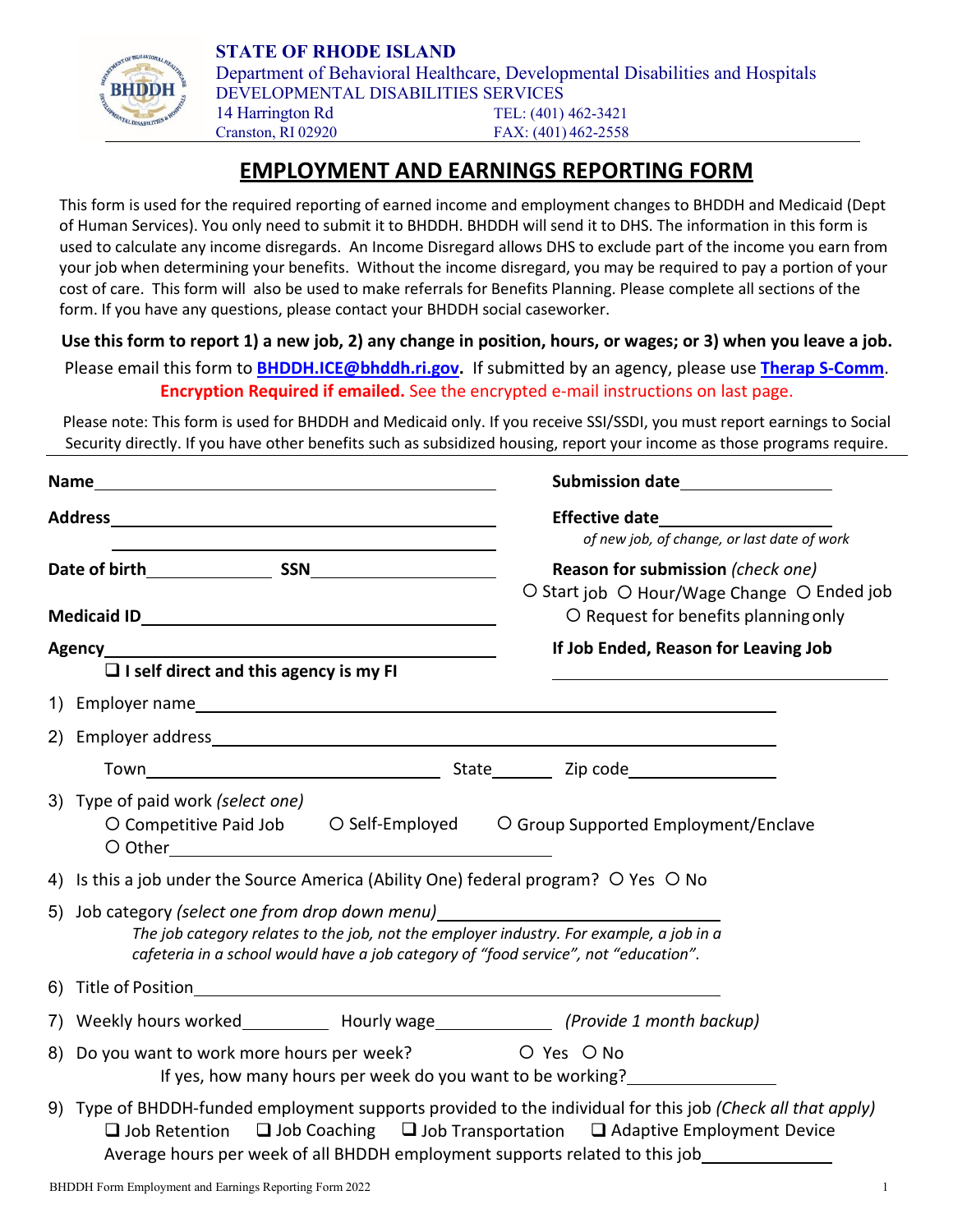# **Benefits Planning**

### **Why Should I Have Work Incentives Benefits Counseling?**

- Work Incentive Benefits Counseling informs you about how earnings impact SSI, SSDI, state benefits, and health insurance.
- It makes you aware of your responsibility for wage reporting.
- This service is available at NO cost toyou.
- If you DECLINE Work Incentive Benefits Counseling now, you may request it in the future.

I hereby certify that I have been offered work incentive benefits counseling services which are intended to help me (and/or my Legal Guardian) understand how employment may affect:

- my disability benefits (SSI, SSDI or other types of Title II benefits, i.e.,CDB,DWB)
- my public health insurance benefits (Medicare or Medicaid)
- my SNAP benefits (formerly known as food stamps)
- my rent payment (if I live in subsidized housing)
- other public/private benefits that I may receive.

I understand that Benefits Counseling will provide me with information about various work incentives to which I may be entitled.

I am aware that this service is being offered at no charge to me and that if I decline services, I can request it in the future.

#### *SELECT ONE:*

- I choose to **accept** Benefit Counseling Services. I understand I can stop benefit counseling services at any time. I approve BHDDH, RI DHS and the Sherlock Center to share information for the purpose of confirming state benefits such as Earned Income, SNAP, Medicaid type, Cost share/premium, State Supplement, TANF/Childcare, including Name, Date of Birth and Social Security Number, and follow up communication as needed to address questions as it pertains to providing you benefit counseling services or related issues.
- **ORS** is providing me with Benefits Planning, so I do not need it through BHDDH.
- I am getting a benefits plan through **WIPA** grant at The Sherlock Center, so I do not need it through BHDDH.
- I choose to **decline** Work Incentive Benefits Counseling and have received written information about work incentives. I am choosing to decline because: *(Please check all that apply)*
	- $\Box$  I have received a Benefits Plan in the past.
	- $\Box$  I attended a Social Security/WIBC info session.
	- $\Box$  I believe I understand the impact of employment on my benefits and have sufficient knowledge of the work incentives.
	- $\Box$  I have been working for some time and understand how wages affect my benefits.
	- $\Box$  Other: (provide reason for declining services)

Individual/Guardian Signature Date Completed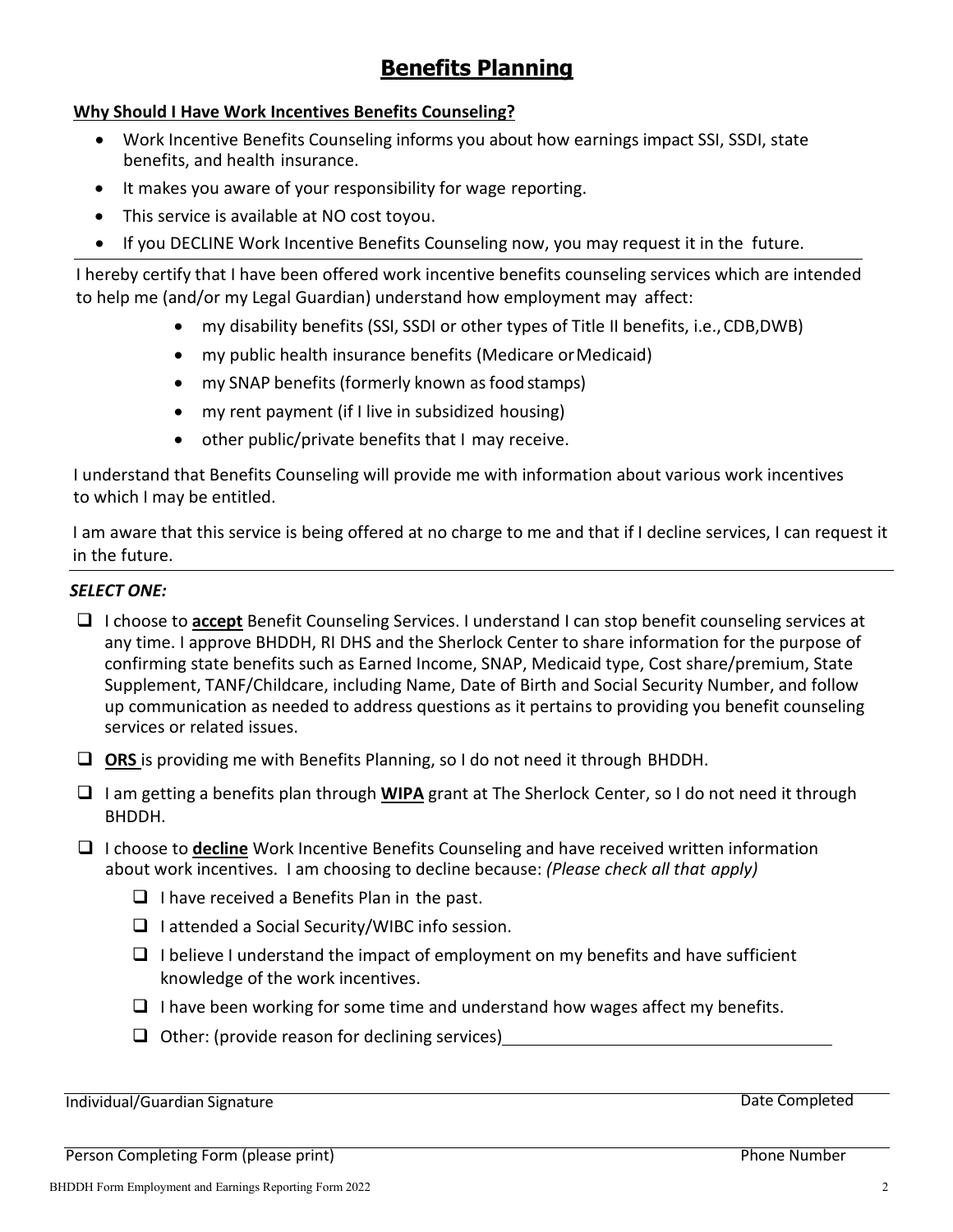## **Benefits Planning Enrollment Form**

## *This form only needs to be completed if you are requesting benefits planning.*

This form will be provided to the Sherlock Center to help them contact you to provide benefits counseling and a benefits plan. To receive a complete analysis of your benefits, you will need to provide information about your federal and state benefits and health insurance to the Benefit Planning Counselor. If someone helps you manage or understand your benefits, we recommend that the person who helps you be involved with the benefits planning. If you have a representative payee for Social Security, it is recommended that the rep payee is also involved.

a. Person to contact to schedule benefits counseling:

|    | Relationship to DD Participant $\Box$ Self                                                                                                                                                                 |
|----|------------------------------------------------------------------------------------------------------------------------------------------------------------------------------------------------------------|
|    |                                                                                                                                                                                                            |
|    | b. Social Security benefit received O SSI O SSDI O Unsure                                                                                                                                                  |
| C. | Why are you requesting benefits counseling? Please list specific questions or concerns.                                                                                                                    |
|    |                                                                                                                                                                                                            |
|    |                                                                                                                                                                                                            |
|    | d. Have you received beneifts counseling before? $\Box$ No $\Box$ Yes<br>If yes, provide name of benefit counselor                                                                                         |
|    | e. Please describe any accommodations needed to participate in benefits planning, such as<br>support for communication, ASL or language interpreter, etc. Enter "none" if no<br>accommodations are needed. |
|    |                                                                                                                                                                                                            |

Notes: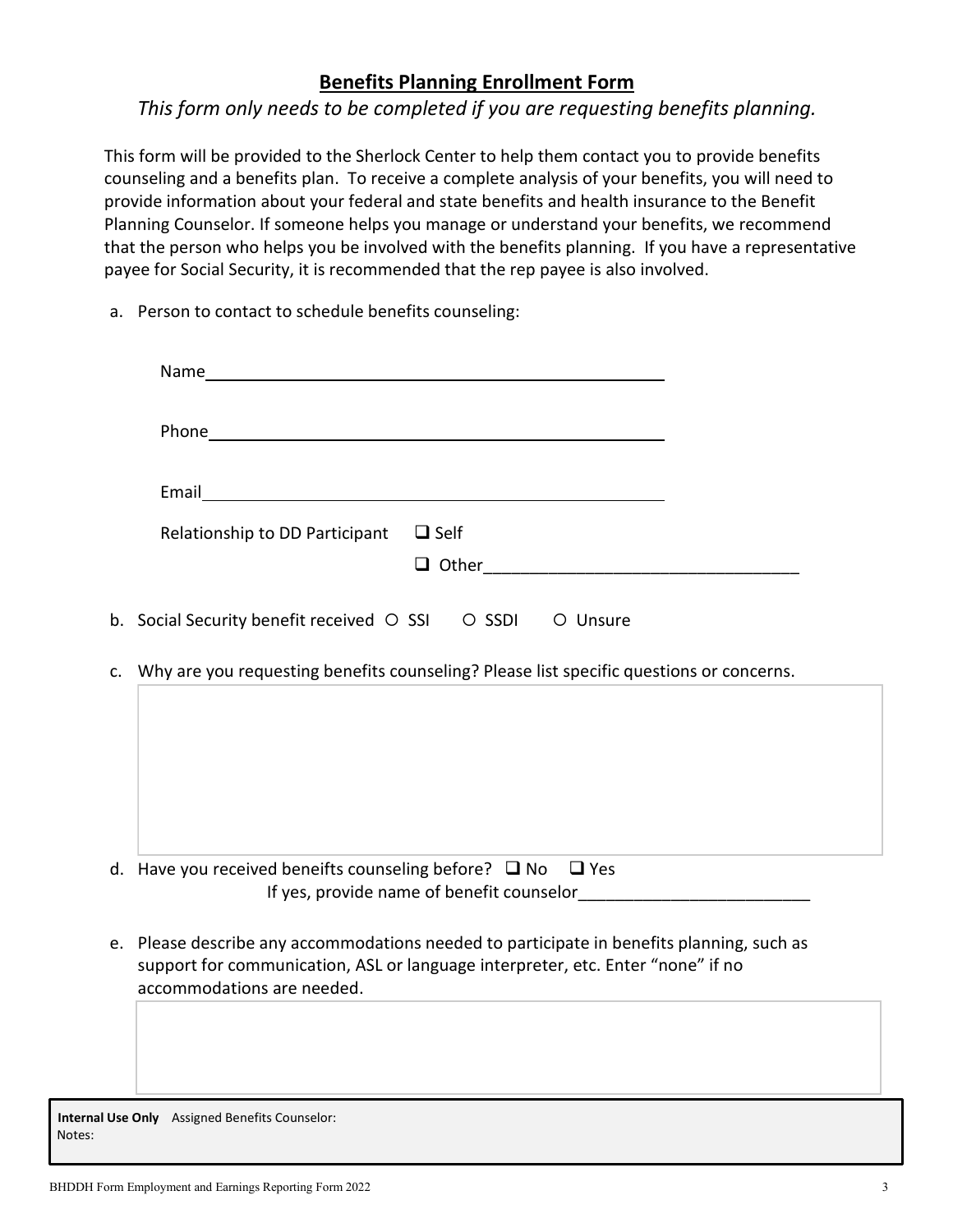## **Instructions for Completing the Employment and Earnings Form**

- If an individual has more than one employer, a separate form should be completed for each employer.
- The Employment and Earnings Reporting Form should be completed for all individuals for one of the following:
	- 1. A new job is secured. This includes self employment.
	- 2. There is a change in the job, such as more/fewer hours, pay raise/decrease, position change, etc.
	- 3. An individual leaves a job.

#### **In each of the above circumstances, the form should be submitted by the end of the month in which the change occurs. Include copies of pay stubs for that month. Please note if employment is terminated, the form should be submitted immediately.**

| <b>FIELD</b>                                 | <b>DESCRIPTION</b>                                                                                                                                                                                                                                                                                                                                                                                                                                                                                                                                                                             |
|----------------------------------------------|------------------------------------------------------------------------------------------------------------------------------------------------------------------------------------------------------------------------------------------------------------------------------------------------------------------------------------------------------------------------------------------------------------------------------------------------------------------------------------------------------------------------------------------------------------------------------------------------|
| Name                                         | Name of the person whose information is being submitted                                                                                                                                                                                                                                                                                                                                                                                                                                                                                                                                        |
| Address, Date of Birth,                      | Information for the DD participant. Provide the home address, not the mailing address. SSN                                                                                                                                                                                                                                                                                                                                                                                                                                                                                                     |
| <b>SSN</b>                                   | is needed for benefits counseling.                                                                                                                                                                                                                                                                                                                                                                                                                                                                                                                                                             |
| Medicaid ID Number                           | The individual identification number on the Medicaid card.                                                                                                                                                                                                                                                                                                                                                                                                                                                                                                                                     |
| <b>Submission Date</b>                       | The date that the form is being completed.                                                                                                                                                                                                                                                                                                                                                                                                                                                                                                                                                     |
| <b>Effective Date</b>                        | The date that employment began, changed, or ended.                                                                                                                                                                                                                                                                                                                                                                                                                                                                                                                                             |
| Agency                                       | Name of service provider providing employment services or of the fiscal intermediary (FI).<br>If an FI, check the box below the line to indicate the agency is an FI.                                                                                                                                                                                                                                                                                                                                                                                                                          |
| Reason for Submission                        | Select One from the following list:<br>New Job - The individual is beginning a job with a new employer or self employment.<br>Job Change - The individual has a new position with the same employer, has more/fewer<br>hours, has had a pay raise/decrease, etc.<br>Ended Job - Indicates that the individual is no longer working for the reported employer.<br>Requesting Benefits Planning Only - there has been no job change and the form is being<br>submitted only to get benefits counseling.                                                                                          |
| Reason for Leaving Job                       | Provide the reason that the individual left employment, such as retired, left for another job,<br>didn't like job, terminated by employer, etc.                                                                                                                                                                                                                                                                                                                                                                                                                                                |
| Name of Employer                             | Corporate name of the employer.                                                                                                                                                                                                                                                                                                                                                                                                                                                                                                                                                                |
| <b>Employer Address</b>                      | The street address with the city, state and zip code of the employer                                                                                                                                                                                                                                                                                                                                                                                                                                                                                                                           |
| Type of Work Setting                         | Please check the box of the type of work setting from the following list: Competitive Paid<br>Individual Job; Self Employment; Group Supported Employment/Enclave; Other                                                                                                                                                                                                                                                                                                                                                                                                                       |
| <b>Ability One</b>                           | Is this a job under the federal Source America (Ability One) program? Yes or No.                                                                                                                                                                                                                                                                                                                                                                                                                                                                                                               |
| Job Category                                 | Please select the type of job that the person has from the following list:<br>Agriculture & Natural Resources, Arts & Communications, Business Administration,<br>Construction, Education & Training, Finance, Government, Health Sciences, Hospitality &<br>Food Service, Human Services, Information Technology, Maintenance & Janitorial,<br>Manufacturing, Public Safety, Retail, Science & Engineering, Transportation & Logistics<br>For example, if the person works in a cafeteria of a University, the job category would be<br>Hospitality & Food Service, not Education & Training. |
| Title                                        | Title of the position that the individual has or is leaving.                                                                                                                                                                                                                                                                                                                                                                                                                                                                                                                                   |
| Average Weekly                               | Typical weekly hours the person works. If there is a range, enter the lower number.                                                                                                                                                                                                                                                                                                                                                                                                                                                                                                            |
| <b>Hours Worked</b>                          | For example, if the person works 12-15 hours per week, enter 12.                                                                                                                                                                                                                                                                                                                                                                                                                                                                                                                               |
| Hourly Wage                                  | Enter the hourly wage for the job.                                                                                                                                                                                                                                                                                                                                                                                                                                                                                                                                                             |
| <b>Hours Wanted</b>                          | Enter the hours the individal would ideally like to work each week.                                                                                                                                                                                                                                                                                                                                                                                                                                                                                                                            |
| Average Hours per Week                       | Please round to the closest % hour of supported employment services the individual                                                                                                                                                                                                                                                                                                                                                                                                                                                                                                             |
| of Supported Employment<br>Services Provided | received for this job at this employer.                                                                                                                                                                                                                                                                                                                                                                                                                                                                                                                                                        |
| <b>Types of Supported</b>                    | Please check the box for each of the services provided: Job Retention (support keeping a                                                                                                                                                                                                                                                                                                                                                                                                                                                                                                       |
| <b>Employment Services</b>                   | job); Job Coaching (support to learn or do the job); Job Transportation (transportation to/                                                                                                                                                                                                                                                                                                                                                                                                                                                                                                    |
|                                              | from work); Adaptive Employment Device                                                                                                                                                                                                                                                                                                                                                                                                                                                                                                                                                         |
| Comments                                     | Enter any comments                                                                                                                                                                                                                                                                                                                                                                                                                                                                                                                                                                             |
| Signature                                    | Signature of the individual or the individual's guardian.                                                                                                                                                                                                                                                                                                                                                                                                                                                                                                                                      |
| Date                                         | Date the form is signed.                                                                                                                                                                                                                                                                                                                                                                                                                                                                                                                                                                       |
| Person completing                            | Print the first and last name and telephone number of the person completing the form.                                                                                                                                                                                                                                                                                                                                                                                                                                                                                                          |
| the form                                     | Enter "self" if completing form for yourself.                                                                                                                                                                                                                                                                                                                                                                                                                                                                                                                                                  |
| Telephone number                             | Enter the telephone number of the person completing the form.                                                                                                                                                                                                                                                                                                                                                                                                                                                                                                                                  |